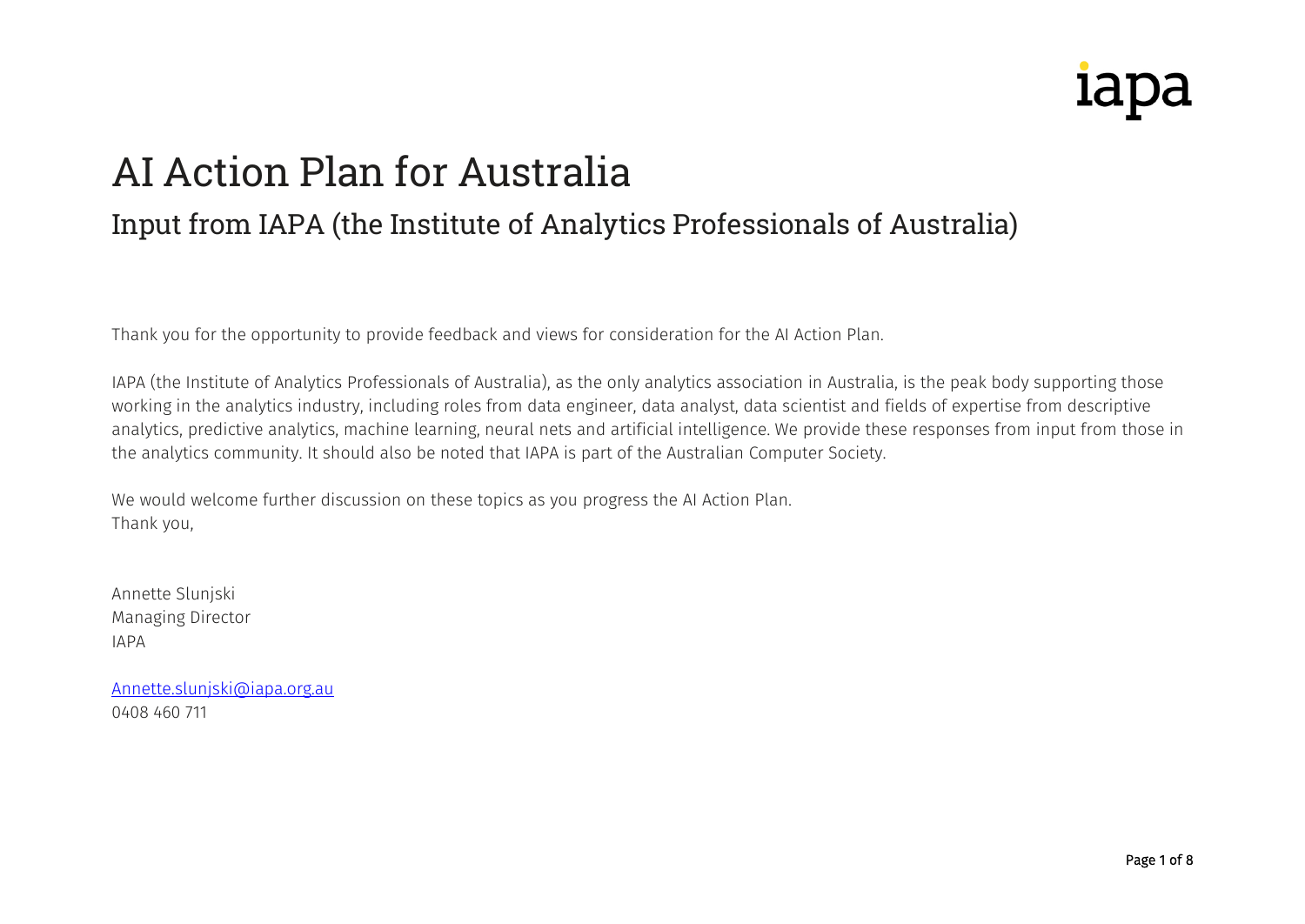

## IAPA framework for this input

From its position within Australian industry, IAPA recognises that within the analytics maturity continuum, AI is part of advanced analytics, at the most mature, developed and sophisticated end of the continuum. While AI, as advanced analytics, can deliver exciting and groundbreaking insights and results, IAPA also recognises that a majority of organisations in Australia are not at this level of analytics sophistication and will need to build expertise, experience and technologies as part of moving along the maturity continuum towards AI. This recognition also highlights the path to AI involves preparatory activities and establishment of building blocks to enable the realisation of AI for more Australian organisations.

This journey towards AI has a two-fold benefit for business and Australia. Not only does it create the environment suitable for AI at some future time, it also delivers value and insights today and tomorrow from better use of increasingly sophisticated analytics.

At this stage we should also acknowledge some organisation's drive for AI comes from 'shiny object syndrome', however the real-world benefits of the journey towards AI will deliver competitive advantage in terms of better analytics – even if attaining AI takes time. As such, government support for increasing sophistication of analytics approaches (towards AI but perhaps as a precursor of AI) should not be discounted.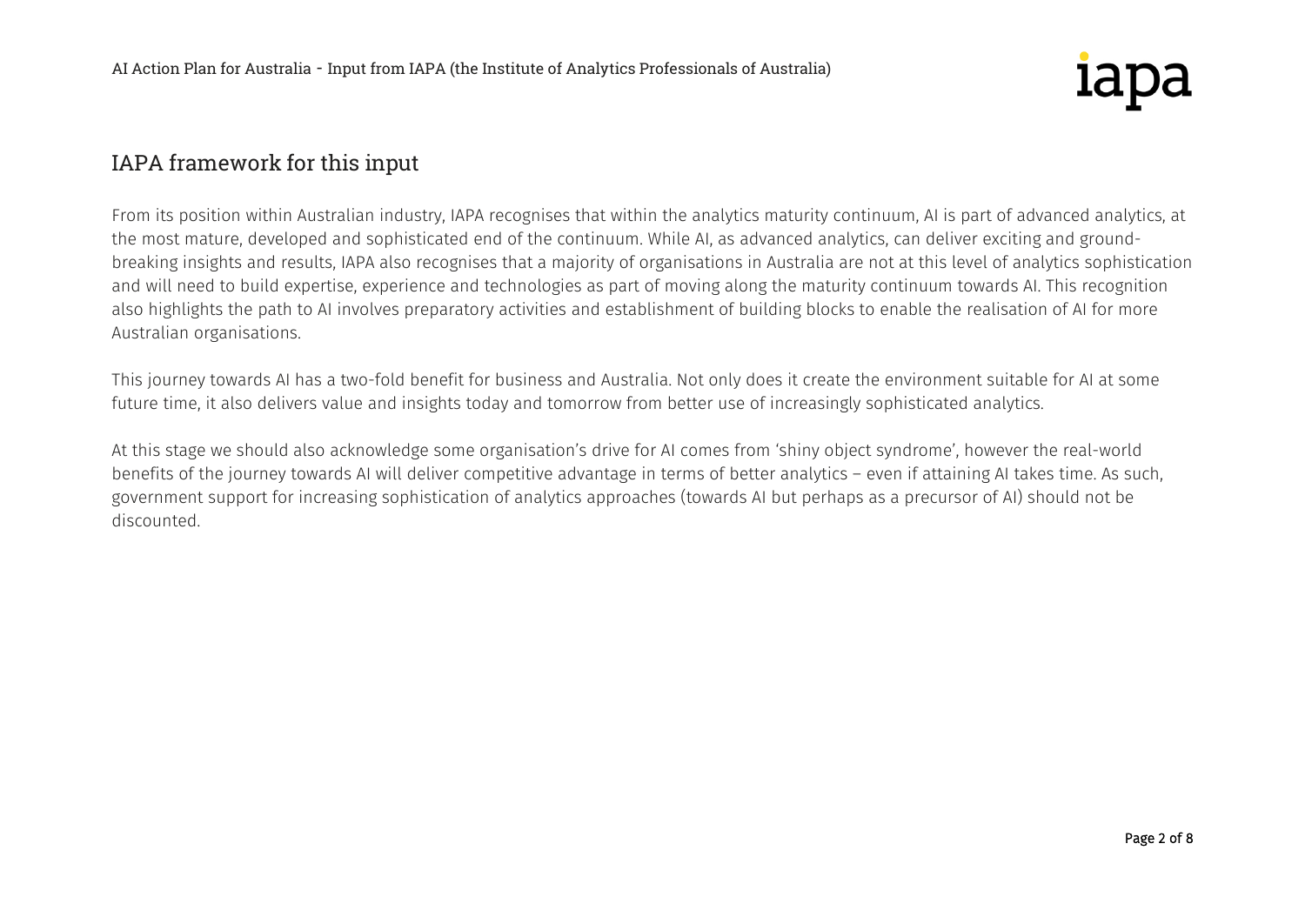

| National Agenda:                                                                                     | IAPA response:                                                                                                                                                                                                                                                                                                                                                                                                                                                                                                                                                                                                                                                                                                                                                                                                                                                       |
|------------------------------------------------------------------------------------------------------|----------------------------------------------------------------------------------------------------------------------------------------------------------------------------------------------------------------------------------------------------------------------------------------------------------------------------------------------------------------------------------------------------------------------------------------------------------------------------------------------------------------------------------------------------------------------------------------------------------------------------------------------------------------------------------------------------------------------------------------------------------------------------------------------------------------------------------------------------------------------|
| What is the role for government to<br>support the uptake and use of AI<br>technologies in Australia? | The Government's role is to ensure the raw ingredients for AI use are plentiful and accessible. Key<br>to this is data skilled and data knowledgeable workers, access to funding, access to best practice<br>in governance and ethics and an informed citizenry.                                                                                                                                                                                                                                                                                                                                                                                                                                                                                                                                                                                                     |
|                                                                                                      | Australia, in line with much of the world, currently has a skills gap for analytics professionals (eg.<br>data engineers, data analysts, data scientists) and analytics savvy managers. Current skills gap<br>projections shows that while data scientists and data analysts are in high demand and Australia<br>faces a shortage of 14,000 over the next five years, what sometimes goes unnoticed is the 100,000<br>skills gap in the manager or worker level - those able to use data (and data analysis) to make<br>better decisions. Tertiary institutions are unable to fill this gap quickly so other options of skills<br>migration and reskilling workers will be needed. Government support for tertiary education, skills<br>migration and reskilling programs creates the human capital required to activate the AI potential<br>in Australian business. |
|                                                                                                      | Specifically, government support of education programs at all levels is needed to drive a data<br>driven and capable workforce of the future. With small business the largest employment sector<br>(44% of total workforce), urgent consideration needs to be given to SME education. While the<br>number of analytics and AI type courses at tertiary level has increased, there is still opportunity to<br>enhance the quality and breadth of tertiary programs.                                                                                                                                                                                                                                                                                                                                                                                                   |
|                                                                                                      | The modern wave of innovation is heavily reliant on AI or data centric solutions. Government has<br>a role to enable access to funding, information on governance, talent and speed-to-market<br>expertise.                                                                                                                                                                                                                                                                                                                                                                                                                                                                                                                                                                                                                                                          |
|                                                                                                      | Finally, government has a role with consumers and AI. Public campaigns and easily consumable<br>information and education needs to be made available to enable consumers the opportunity to                                                                                                                                                                                                                                                                                                                                                                                                                                                                                                                                                                                                                                                                          |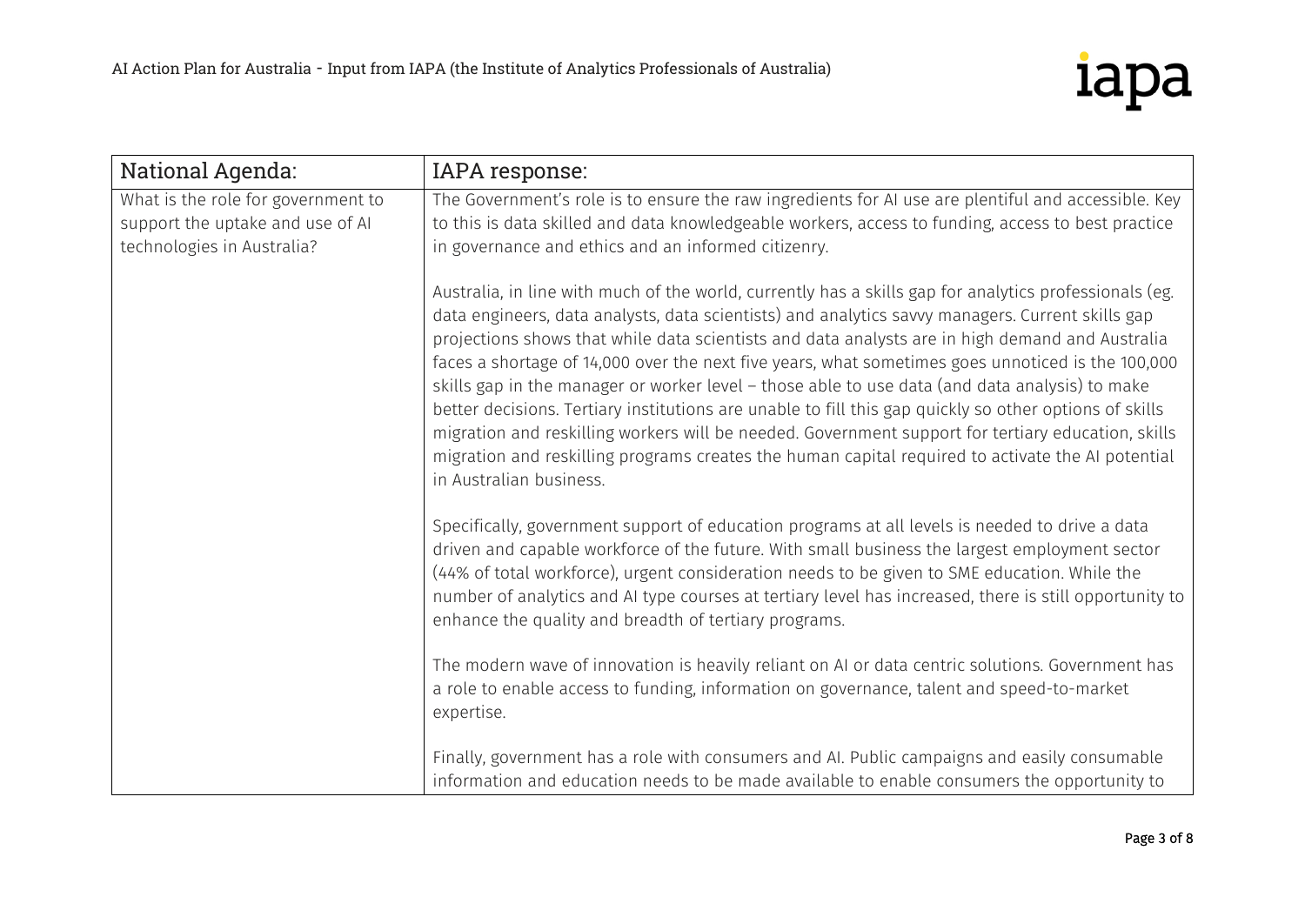

|                                                                     | maximise individual value through the provision of their data and also understand the risks and<br>trade offs from being a participant in any exchange of information. Additionally, a balance is<br>needed between consumer protections and business compliance requirements so as to engender<br>consumer trust without retarding innovation and ability to develop, access and use AI<br>technologies in business.                                                                                                                                                                                                                                                                                                                                                                                                                                                |
|---------------------------------------------------------------------|----------------------------------------------------------------------------------------------------------------------------------------------------------------------------------------------------------------------------------------------------------------------------------------------------------------------------------------------------------------------------------------------------------------------------------------------------------------------------------------------------------------------------------------------------------------------------------------------------------------------------------------------------------------------------------------------------------------------------------------------------------------------------------------------------------------------------------------------------------------------|
| What can be done to reduce barriers<br>to AI adoption in Australia? | Barriers to AI adoption in business include awareness, capability, access to data and lack of<br>relatable case studies. As discussed above, promoting the journey to more sophisticated analytics<br>use not only delivers benefits to the business today but will also help to boost awareness of the<br>potential and possible use cases of AI in the future. Again above, we outlined options to address<br>capability barriers that incorporate support for tertiary institutions, skills migration, SME<br>education and general business education. The development and use of AI is reliant on relevant<br>datasets, data quality and scalable data access as raw ingredients. Government initiatives to<br>improve access to government datasets, as well as creating frameworks for data sharing, do assist<br>to remove barriers and should be continued. |
| Do we have the right vision for AI in<br>Australia?                 | The vision "Australia develops and uses AI technologies responsibly to address national problems,<br>build competitive businesses, and increase our collective wellbeing." implies an active AI sector<br>but not a leading one on a global scale. With the mobility of talent and the compounding nature<br>of AI advancement, there may be an argument that this vision is not ambitious enough to ensure<br>that Australia is competitive in terms of economy and innovation on the global stage.                                                                                                                                                                                                                                                                                                                                                                 |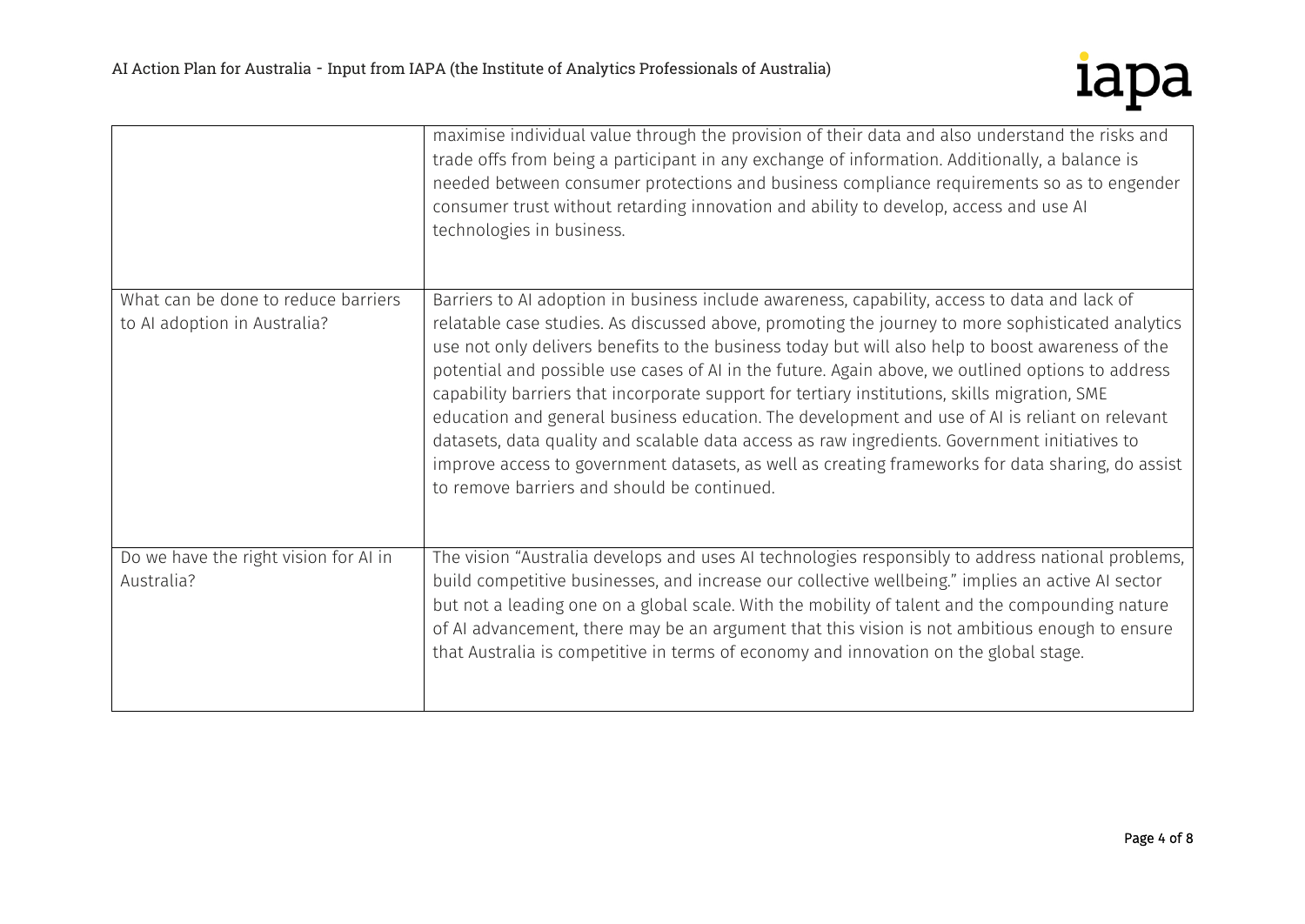

| Business:                                                                                                                                                                          | IAPA response:                                                                                                                                                                                                                                                                                                                                                                                                                                                                                                                                                             |
|------------------------------------------------------------------------------------------------------------------------------------------------------------------------------------|----------------------------------------------------------------------------------------------------------------------------------------------------------------------------------------------------------------------------------------------------------------------------------------------------------------------------------------------------------------------------------------------------------------------------------------------------------------------------------------------------------------------------------------------------------------------------|
| How can we identify and unlock the<br>value of uniquely Australian datasets?                                                                                                       | Just as iron ore is less valuable than processed steel, the value of Australian datasets is realised<br>when the data is processed into insights using the skill and expertise of analytics professionals.<br>Extracting the insight from data and translating that into a format the business can use for<br>decision making unlocks the value of the dataset. Additionally, c-suite, managers and business<br>stakeholders need to understand data and it's role in decision making - data literacy - to<br>appreciate the value derived from the data.                  |
| How can we lower the barriers to<br>entry for businesses and government<br>developing, piloting or assessing the<br>value of AI while ensuring appropriate<br>consumer safeguards? | Enabling access to technology that allows early prototyping and proof of concept exploration will<br>help to reduce barriers to entry. Where lack of skills talent is a barrier, expanding the analytics<br>professional talent pool to reduce the skills gap, scarcity and cost of talent will provide the<br>expertise required for AI to more businesses, SMEs and government departments. Advice and<br>guidelines for SMEs to fast-track their paths to utilisation of tools and access to data will also<br>help in this important sector to the Australian economy. |
| How can government help ensure that<br>AI research, including international<br>collaboration, is undertaken safely,<br>ethically and responsibly?                                  | Universities have existing ethics frameworks, protocols and governance structures. There is an<br>opportunity to collaborate with these organisations or even outsource to them to fast track<br>Australia's maturity with regards to ethical and responsible approaches to data and its use.                                                                                                                                                                                                                                                                              |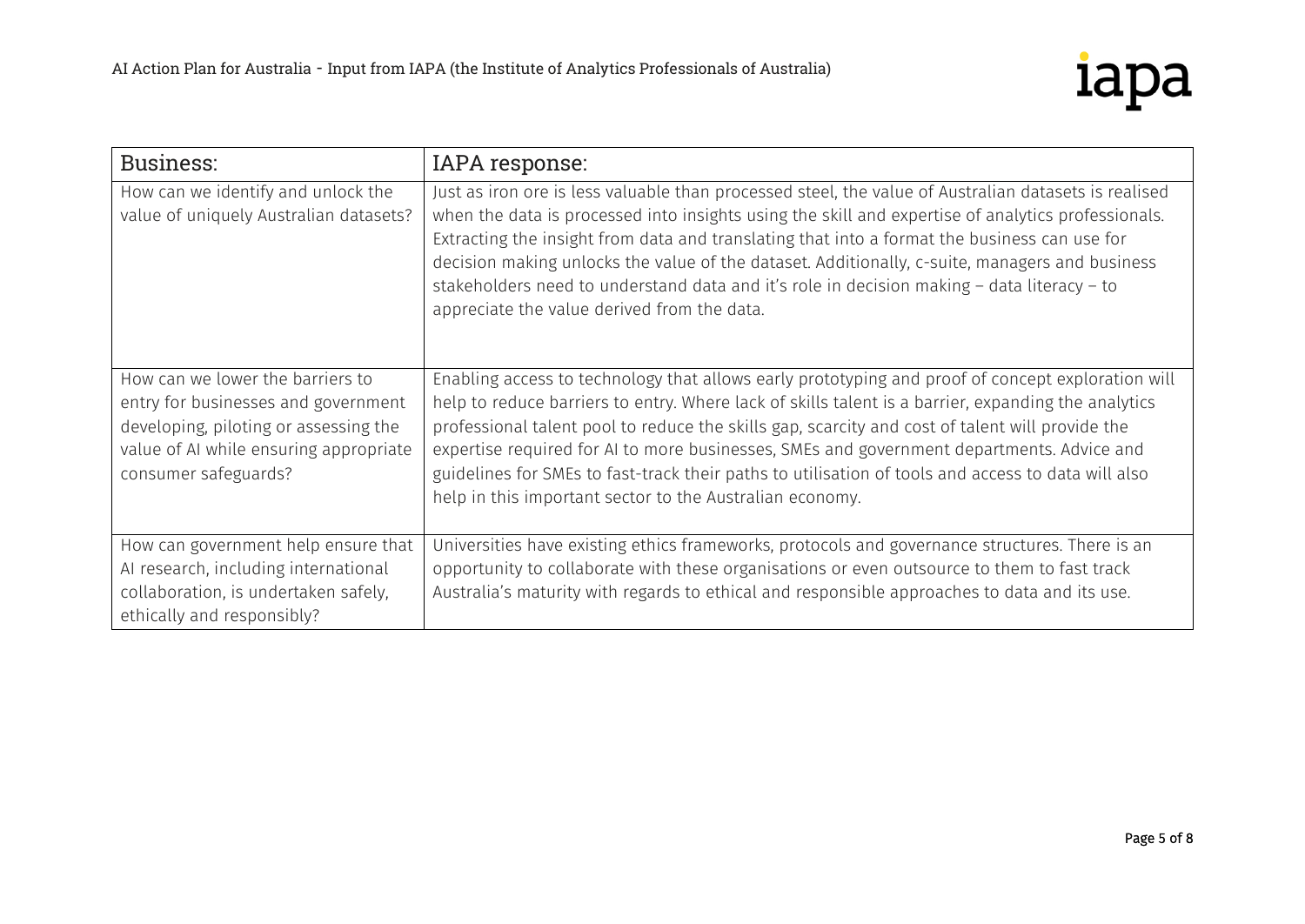

| Research:                                                                                                                                                                | IAPA response:                                                                                                                                                                                                                                                                                                                                                                                                                                                                                  |
|--------------------------------------------------------------------------------------------------------------------------------------------------------------------------|-------------------------------------------------------------------------------------------------------------------------------------------------------------------------------------------------------------------------------------------------------------------------------------------------------------------------------------------------------------------------------------------------------------------------------------------------------------------------------------------------|
| What are the problems Australia is<br>facing where the development and<br>application of AI could provide long-<br>term solutions and how could these<br>be prioritised? | Australia compares poorly to the US (for example) with regards to linking research with<br>commercial and/or government initiatives. Creating longer and deeper relationships between<br>academic groups and external partners will fast-track knowledge sharing and provide focus on<br>"issues that matter".<br>As a country with a comparatively small and dispersed population, AI can help solve issues of<br>distance as well as cost-effectively servicing smaller cohorts of consumers. |
| How can Australia best coordinate its<br>national research effort around areas<br>of national priority?                                                                  | To address national priority areas, Australia needs to form collaborative working groups that<br>include experts from healthcare, infrastructure and natural resources, along with analytics<br>professionals and consumer representatives. These working groups are best placed to be able to<br>prioritise effort to address the national areas.                                                                                                                                              |
| How can we better support industry-<br>researcher engagement?                                                                                                            | Today, incentives are not strong enough for corporates to engage long term with researchers.<br>Commercial incentives would ensure a longer term engagement and the best chance of research<br>success.                                                                                                                                                                                                                                                                                         |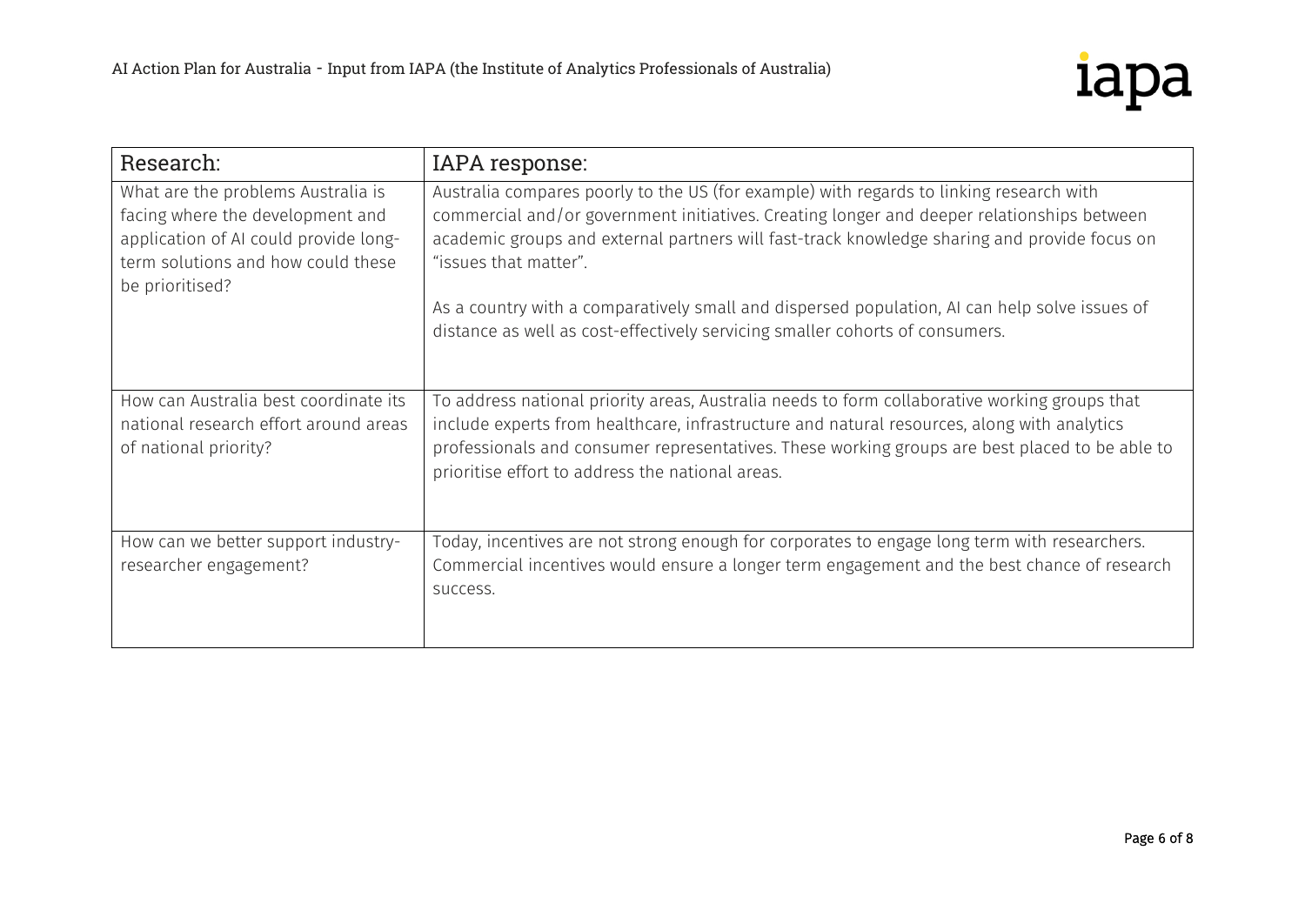

| People:                                                                                                                          | IAPA response:                                                                                                                                                                                                                                                                                                                                                                                                                                                                                                                                                                                                                                                                                                                                                                                                                                                                                                                                                                                                                                                                                                                                                                                                                                                                                                                                                                                                                                                                                                 |
|----------------------------------------------------------------------------------------------------------------------------------|----------------------------------------------------------------------------------------------------------------------------------------------------------------------------------------------------------------------------------------------------------------------------------------------------------------------------------------------------------------------------------------------------------------------------------------------------------------------------------------------------------------------------------------------------------------------------------------------------------------------------------------------------------------------------------------------------------------------------------------------------------------------------------------------------------------------------------------------------------------------------------------------------------------------------------------------------------------------------------------------------------------------------------------------------------------------------------------------------------------------------------------------------------------------------------------------------------------------------------------------------------------------------------------------------------------------------------------------------------------------------------------------------------------------------------------------------------------------------------------------------------------|
| What is the best way to ensure<br>Australians have the skills and<br>capabilities they will need for an AI<br>enabled future?    | The new literacy is data literacy. Real-world, industry-led education to cross-skill and upskill<br>workers on data, how it can be used, and its role in decision making will give them the building<br>blocks to better understand and operate within an AI enabled future. Upskilling in ethical use of<br>data and AI including awareness of bias should be a part of this education.                                                                                                                                                                                                                                                                                                                                                                                                                                                                                                                                                                                                                                                                                                                                                                                                                                                                                                                                                                                                                                                                                                                       |
| What is the best way to ensure<br>Australian businesses have access to<br>the AI workforce they need for an AI<br>enable future? | Australia, in line with much of the world, currently has a skills gap for analytics professionals (eg.<br>data engineers, data analysts, data scientists) and analytics savvy managers. Tertiary institutions<br>are unable to fill this gap quickly so other options of skills migration and reskilling workers will be<br>needed. Government support for tertiary education, skills migration and reskilling programs<br>creates the human capital required to activate the AI potential in Australian business. Reskilling<br>programs will be vitally important as those displaced from roles due to advanced technologies<br>like AI are unlikely to have the skills required for other roles (typically data literacy skills).<br>Government support for data literacy programs, such as the one under development at IAPA,<br>provide the worker with skills in using data and generated insights and then being able to<br>communicate easily about the data and insights to the rest of the business. Some workers can<br>then expand on these data literacy skills and gain elementary analytics skills to help fill the data-<br>savvy talent gap, becoming "worker data analysts". Upskilling every staff member to a base level<br>of data literacy raises the business's ability to mature their data and analytics capability quickly -<br>taking advantage of data insights from analytics today, from advanced analytics tomorrow and<br>creating a workforce ready for an AI enabled future. |
|                                                                                                                                  |                                                                                                                                                                                                                                                                                                                                                                                                                                                                                                                                                                                                                                                                                                                                                                                                                                                                                                                                                                                                                                                                                                                                                                                                                                                                                                                                                                                                                                                                                                                |